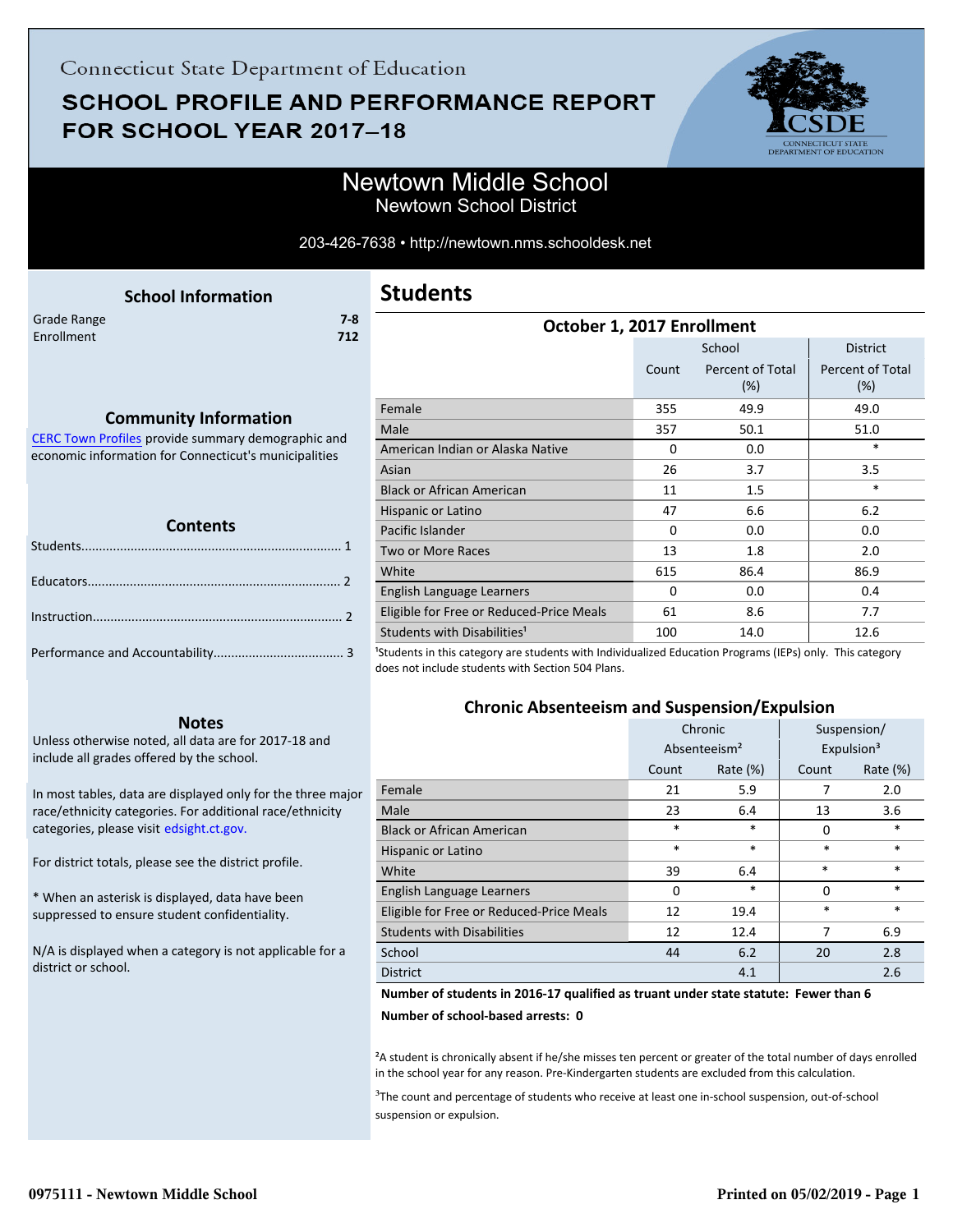# School Profile and Performance Report for School Year 2017-18 Newtown Middle School Newtown School District

### **Educators**

| Full-Time Equivalent (FTE) <sup>1</sup> Staff |  |
|-----------------------------------------------|--|
|-----------------------------------------------|--|

|                                                           | <b>FTE</b> |
|-----------------------------------------------------------|------------|
| <b>General Education</b>                                  |            |
| <b>Teachers and Instructors</b>                           | 53.2       |
| Paraprofessional Instructional Assistants                 | 8.9        |
| <b>Special Education</b>                                  |            |
| <b>Teachers and Instructors</b>                           | 6.0        |
| Paraprofessional Instructional Assistants                 | 13.6       |
| <b>Administrators, Coordinators and Department Chairs</b> |            |
| School Level                                              | 2.0        |
| Library/Media                                             |            |
| Specialists (Certified)                                   | 1.0        |
| <b>Support Staff</b>                                      | 1.0        |
| Instructional Specialists Who Support Teachers            | 1.7        |
| Counselors, Social Workers and School Psychologists       | 8.0        |
| <b>School Nurses</b>                                      | 1.7        |
| Other Staff Providing Non-Instructional Services/Support  | 26.1       |

| <b>Educators by Race/Ethnicity</b>         |       |                         |                         |  |  |
|--------------------------------------------|-------|-------------------------|-------------------------|--|--|
|                                            |       | School                  | <b>District</b>         |  |  |
|                                            | Count | Percent of Total<br>(%) | Percent of Total<br>(%) |  |  |
| American Indian or Alaska<br><b>Native</b> | 0     | 0.0                     | 0.2                     |  |  |
| Asian                                      | 1     | 1.4                     | 1.4                     |  |  |
| <b>Black or African American</b>           | 0     | 0.0                     | 0.2                     |  |  |
| Hispanic or Latino                         | 0     | 0.0                     | 0.9                     |  |  |
| Pacific Islander                           | 0     | 0.0                     | 0.0                     |  |  |
| Two or More Races                          | 0     | 0.0                     | 0.0                     |  |  |
| White                                      | 73    | 98.6                    | 97.2                    |  |  |

#### **Classroom Teacher Attendance, 2016-17**

|                                             | School | District |
|---------------------------------------------|--------|----------|
| Average # of FTE Days Absent Due to Illness | 8.3    | 9.2      |
| or Personal Time                            |        |          |

<sup>1</sup>In the full-time equivalent count, staff members working part-time in the school are counted as a fraction of full-time. For example, a teacher who works half-time in a school contributes 0.50 to the school's staff count.

# **Instruction and Resources**

|                                       |      | <b>School Schedule</b>           |          |
|---------------------------------------|------|----------------------------------|----------|
| Days of Instruction<br>183            |      | <b>School Hours for Students</b> |          |
| <b>Hours of Instruction Per Year</b>  |      | <b>Start Time</b>                | 08:00 AM |
| Grades 1-12 and Full-Day Kindergarten | 1007 | End Time                         | 02:32 PM |
| Half/Extended Day Kindergarten        | N/A  |                                  |          |

### **Students with Disabilities Who Spend 79.1 to**

#### 100 Percent of Time with Nondisabled Peers<sup>3</sup>

|                              | Count  | Rate (%) |
|------------------------------|--------|----------|
| Autism                       | 8      | *        |
| <b>Emotional Disturbance</b> | $\ast$ | $\ast$   |
| Intellectual Disability      | 0      | 0.0      |
| Learning Disability          | 39     | 79.6     |
| Other Health Impairment      | 25     | 80.6     |
| Other Disabilities           | 0      | 0.O      |
| Speech/Language Impairment   | *      | *        |
| School                       | 76     | 76.0     |
| <b>District</b>              |        | 74.1     |
|                              |        |          |

³Ages 6-21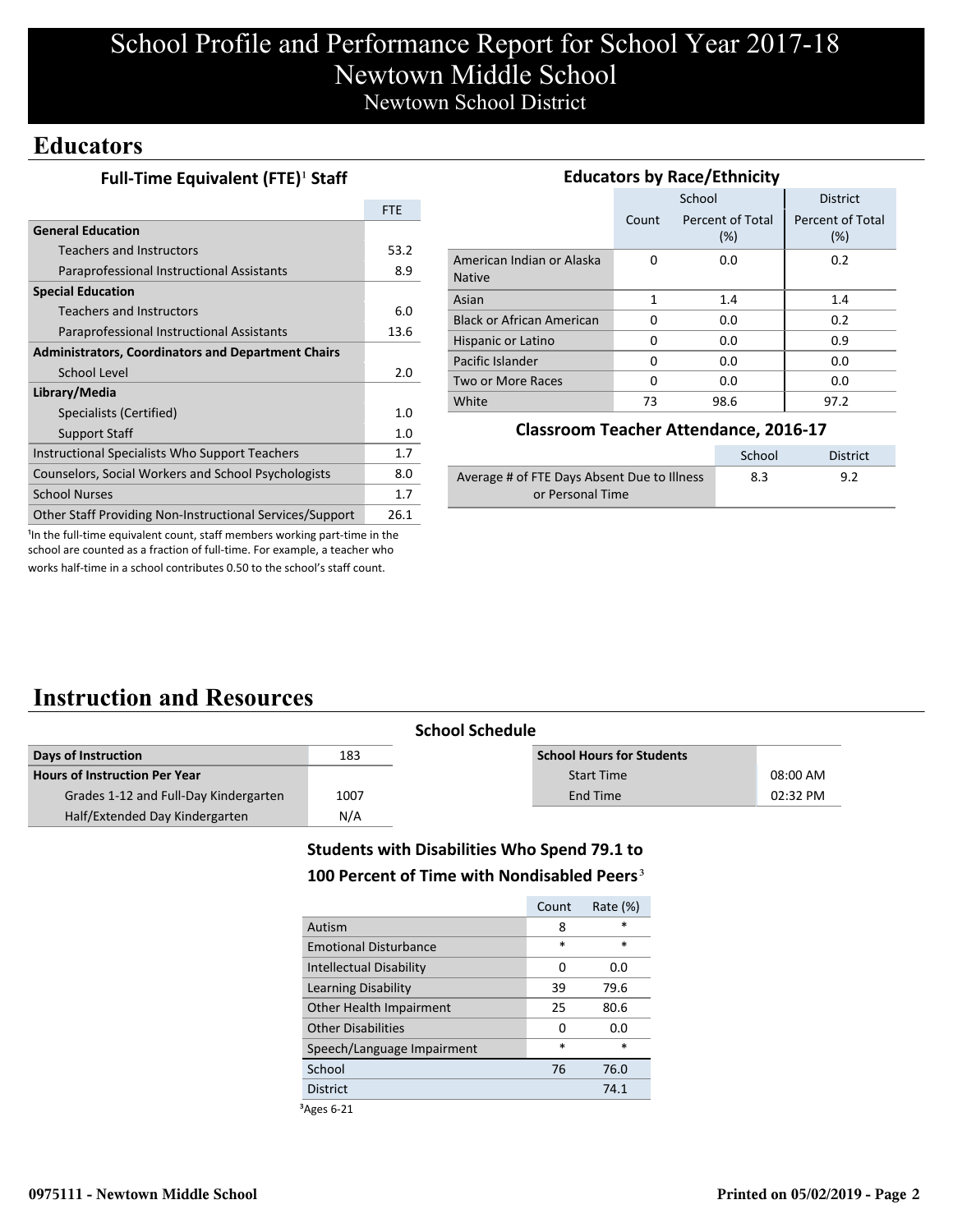# School Profile and Performance Report for School Year 2017-18 Newtown Middle School Newtown School District

## **Performance and Accountability**

### **School Performance Index (SPI)**

A School Performance Index (SPI) is the average performance of students in a subject area (i.e., ELA, Mathematics or Science) on the state summative assessments.The SPI ranges from 0-100. An SPI is reported for all students tested in a school and for students in each individual student group. Connecticut's ultimate target for an SPI is 75. The USDOE approved Connecticut's waiver request related to statewide student assessment in science. As a result, in spring 2018, the Connecticut State Department of Education administered a NGSS Assessment Field Test for both science standard and alternate assessments. Therefore, no science data appear in the table below.

|                                              | <b>English Language Arts(ELA)</b> |            | Math   |            |
|----------------------------------------------|-----------------------------------|------------|--------|------------|
|                                              | Count                             | <b>SPI</b> | Count  | <b>SPI</b> |
| American Indian or Alaska Native             | 0                                 | N/A        | 0      | N/A        |
| Asian                                        | 26                                | 81.8       | 26     | 87.2       |
| <b>Black or African American</b>             | 11                                | $\ast$     | 11     | $\ast$     |
| Hispanic or Latino                           | 43                                | 74.1       | 43     | 68.9       |
| Native Hawaiian or Other Pacific Islander    | $\Omega$                          | N/A        | 0      | N/A        |
| Two or More Races                            | 12                                | $\ast$     | 12     | *          |
| White                                        | 597                               | 76.5       | 597    | 73.6       |
| English Language Learners                    | $\ast$                            | $\ast$     | $\ast$ | $\ast$     |
| Non-English Language Learners                | $\ast$                            | $\ast$     | $\ast$ | $\ast$     |
| Eligible for Free or Reduced-Price Meals     | 55                                | 66.3       | 54     | 63.0       |
| Not Eligible for Free or Reduced-Price Meals | 634                               | 77.6       | 635    | 75.0       |
| <b>Students with Disabilities</b>            | 93                                | 53.7       | 92     | 46.4       |
| <b>Students without Disabilities</b>         | 596                               | 80.3       | 597    | 78.4       |
| High Needs                                   | 135                               | 59.6       | 134    | 53.8       |
| Non-High Needs                               | 554                               | 80.9       | 555    | 79.0       |
| School                                       | 689                               | 76.7       | 689    | 74.1       |

### **National Assessment of Educational** Progress (NAEP): Percent At or Above Proficient<sup>1</sup>

|                        | <b>NAEP 2017</b>   |         | <b>NAEP 2013</b> |
|------------------------|--------------------|---------|------------------|
| <b>READING</b>         | Grade 4<br>Grade 8 |         | Grade 12         |
| Connecticut            | 43%                | 44%     | 50%              |
| <b>National Public</b> | 35%                | 35%     | 36%              |
| <b>MATH</b>            | Grade 4            | Grade 8 | Grade 12         |
| Connecticut            | 40%                | 36%     | 32%              |
| <b>National Public</b> | 40%                | 33%     | 25%              |

<sup>1</sup>NAEP is often called the "Nation's Report Card." It is sponsored by the U.S. Department of Education. This table compares Connecticut's performance to that of national public school students. Performance standards for state assessments and NAEP are set independently. Therefore, one should not expect performance results to be the same [across Smarter Balanced and NAEP. Instead, NAEP results are meant to](https://portal.ct.gov/-/media/SDE/Student-Assessment/NAEP/report-card_NAEP-2017.pdf?la=en) complement other state assessment data. To view student subgroup performance on NAEP, click here.

### **Physical Fitness Tests: Students Reaching Health Standard**²

|                      | Percent of Students by Grade <sup>3</sup> (%) |      |      |           | <b>All Tested Grades</b> |          |
|----------------------|-----------------------------------------------|------|------|-----------|--------------------------|----------|
|                      | 4                                             | 6    | 8    | <b>HS</b> | Count                    | Rate (%) |
| Sit & Reach          | N/A                                           | N/A  | 81.5 | N/A       | 357                      | 81.5     |
| Curl Up              | N/A                                           | N/A  | 92.4 | N/A       | 357                      | 92.4     |
| Push Up              | N/A                                           | N/A  | 79.3 | N/A       | 357                      | 79.3     |
| Mile Run/PACER       | N/A                                           | N/A  | 74.8 | N/A       | 357                      | 74.8     |
| All Tests - School   | N/A                                           | N/A  | 54.6 | N/A       | 357                      | 54.6     |
| All Tests - District | 71.7                                          | 57.6 | 54.6 | 69.4      |                          | 63.2     |

 $2$ The Connecticut Physical Fitness Assessment (CPFA) is administered to all students in Grades 4, 6, 8 and 10. The health-related fitness scores gathered through the CPFA should be used to educate and motivate children and their families to increase physical activity and develop lifetime fitness habits.

<sup>3</sup>Only students assessed in all four areas are included in this calculation.